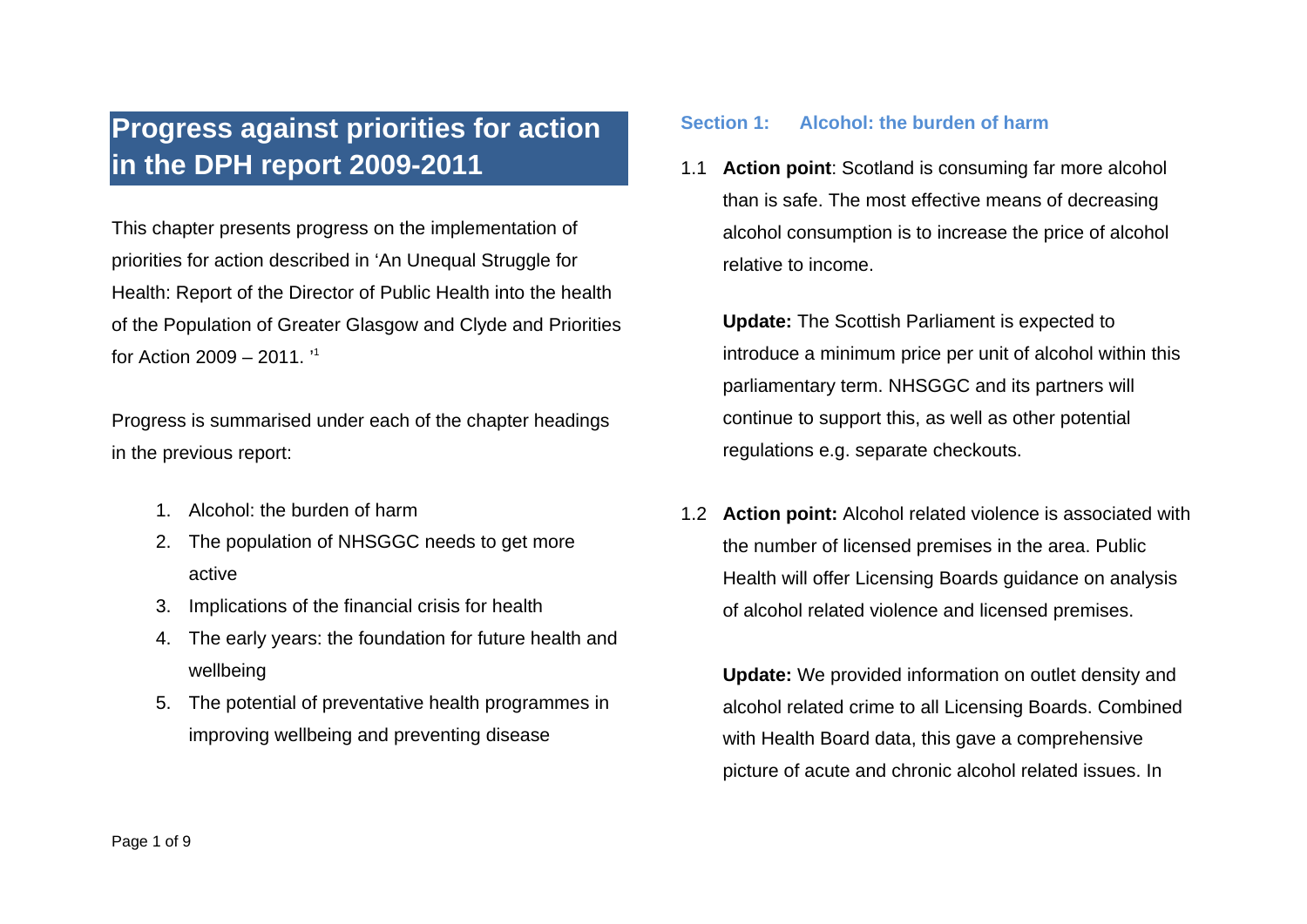most cases where there was a problem with alcohol related crime, there was also a high rate of alcoholrelated chronic health problems. West Dunbartonshire Council is to be commended on its overprovision policy.

1.3 **Action point:** Each CH(C)P should engage with local communities and their community planning partners in drawing up and implementing an action plan, which provides communities with the support they need to tackle alcohol misuse based on good evidence. Communities and individuals who have experienced the adverse health effects of alcohol misuse should be supported in raising objections to any application for further alcohol licences in their area.

#### **Update**:

The statutory consultation period for the application for a new licence is 21 days. This is insufficient time for a Community Council to be able to consider this. Further work needs to be undertaken in this area. Some of it can be achieved at local level, but other aspects would be

more appropriately addressed at national level and through legislation.

|                                      | <b>Communities</b><br>are involved<br>in licence<br>applications | Health data is<br>used in<br>defining<br>assessment<br>Οf<br>overprovision | <b>Health</b><br>impact of<br>licensing<br>policies<br>İS<br>assessed |
|--------------------------------------|------------------------------------------------------------------|----------------------------------------------------------------------------|-----------------------------------------------------------------------|
| <b>East</b><br><b>Dunbartonshire</b> |                                                                  | X                                                                          | X                                                                     |
| East<br><b>Renfrewshire</b>          |                                                                  | X                                                                          | X                                                                     |
| Glasgow                              |                                                                  | Limited                                                                    |                                                                       |
| Inverclyde                           |                                                                  | In progress                                                                | X                                                                     |
| <b>Renfrewshire</b>                  |                                                                  | Limited                                                                    | X                                                                     |
| West<br><b>Dunbartonshire</b>        |                                                                  |                                                                            | In<br>progress                                                        |

1.4 **Action point:** Screening and brief interventions allow people who drink at hazardous levels to think about and curtail their drinking habits. Screening and referral for brief intervention should be expanded to include community planning partners.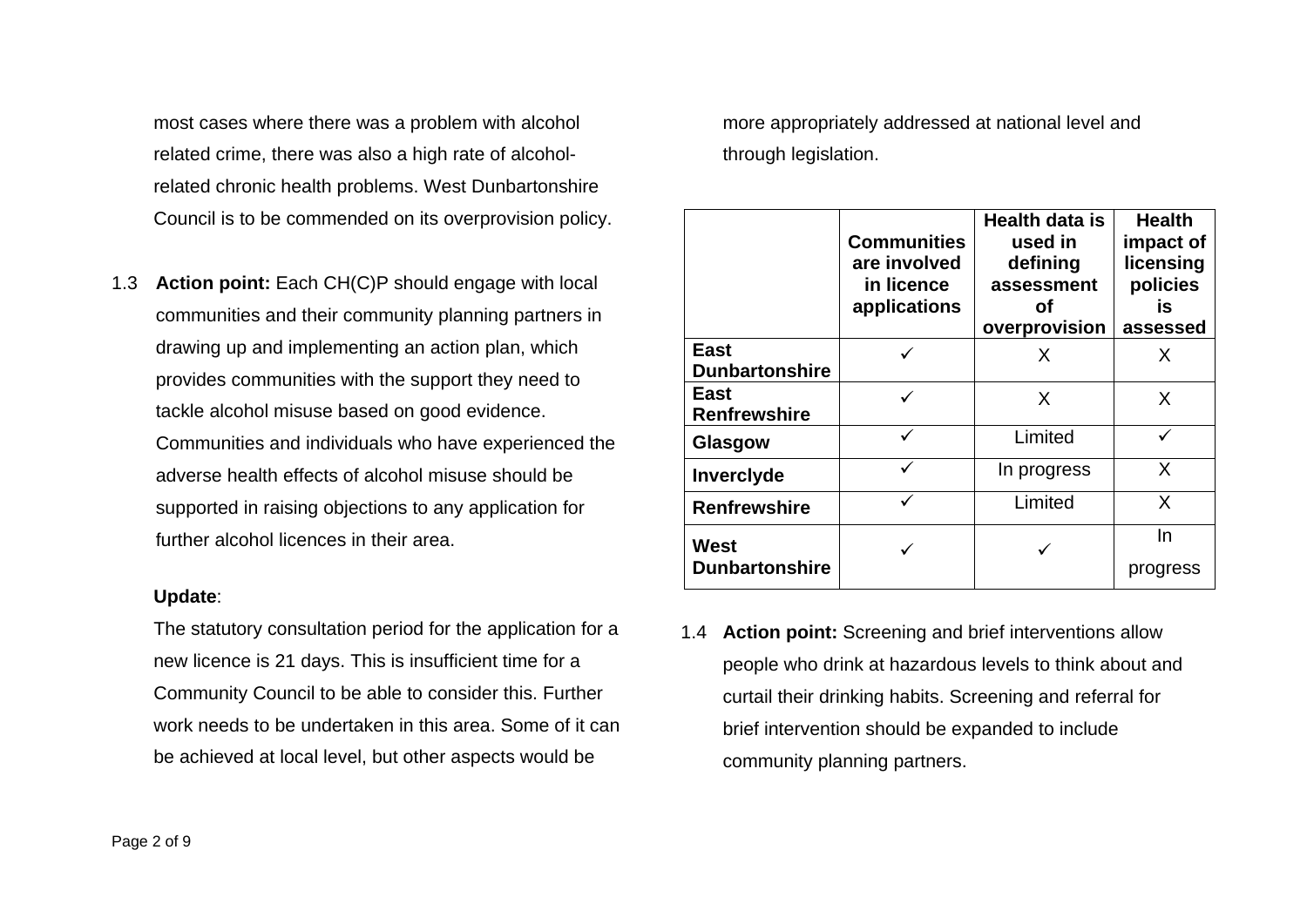**Update:** HEAT targets for screening and brief interventions have been extended to facilitate the expansion and embedding of this process. The targets for screening and brief interventions were met by NHSGGC last year. Training of community planning partners has been extended.

## **Section 2: The population of NHSGGC needs to get more active**

2.1 **Action point**: Support and develop a sustainable transport infrastructure which promotes active travel, including cycling and walking.

 **Update:** These examples demonstrate progress and good practice in promoting active communities throughout the Health Board and local authority areas:

• [Go Barrhead](http://www.gobarrhead.co.uk/) is a three-year project led by East Renfrewshire Council. It is funded by the Scottish Government through the Smarter Choices, Smarter Places Initiative. The project aims to create more opportunities for residents in Barrhead to walk, cycle and use public transport, in order to encourage people to lead more active and environmentally friendly lifestyles.

- [Walk Glasgow](http://www.glasgow.gov.uk/en/Residents/Parks_Outdoors/Activities/Walking/healthwalks.htm) is the city's community walking programme, delivering over 60 led walks each week. The programme commenced in January 2009, recording over 13,000 attendances by December 2010.
- • [Active Environments](http://www.scotland.gov.uk/Publications/2010/12/14125403/5): Glasgow City Council has started work on the segregated Copenhagen-style cycle track on James Street and London Road in Bridgeton. The track will link from Glasgow Green to the Commonwealth Games site at Parkhead as part of the [Smarter Choices Smarter Places](http://www.glasgow.gov.uk/en/Residents/GettingAround/SmarterChoices/) project.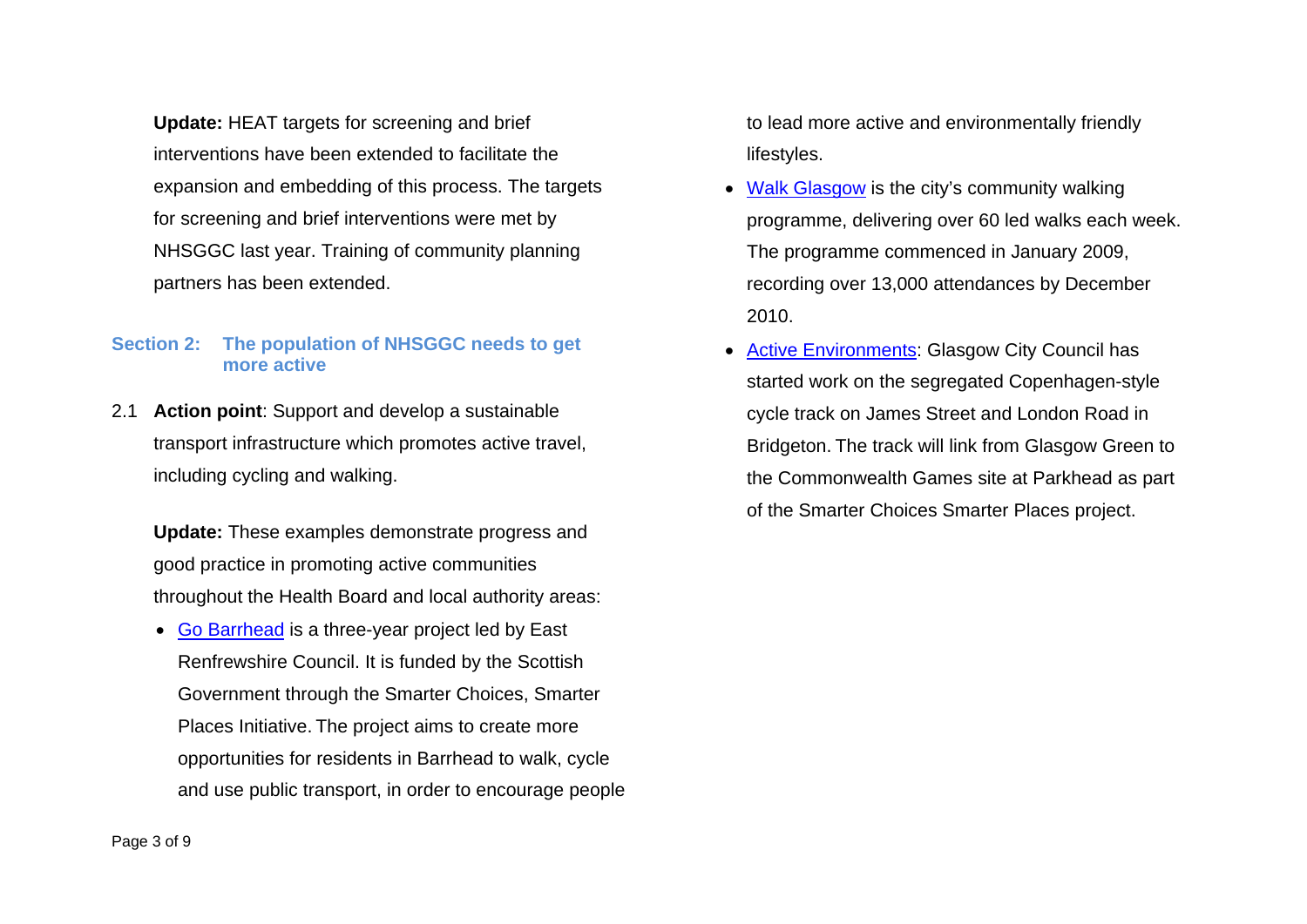### **Section 3: Implications of the financial crisis for health**

3.1 **Action point**: In order to understand the impact of the recession, we need to monitor not only economic indicators but also changes in health service use and potential adverse health outcomes over the period of the crisis and beyond. We should therefore be monitoring use of primary care, mental health and hospital services, trends in suicide, prevalence of mental distress, health behaviours and overall mortality, and potential secondary effects such as levels of violence and child abuse.

#### **Update:**

• A small group has been meeting to develop a set of indicators which can be used to monitor the impact of the recession to ensure that decision makers in NHSGGC are forewarned of any risks. The group has selected the most useful indicators to form a baseline which can be measured annually as part of the planning cycle. This will enable local areas to take any concerning trends into account in their development

plans combined with their local knowledge of the impact on their patients.

- • [Understanding Glasgow](http://www.understandingglasgow.com/) is a new web-based resource, which covers a range of issues, including poverty related indicators for the city and surrounding local authorities. Poverty indicators specific to children will be added later this year.
- Reports published by the Scottish Observatory for [Work and Health](http://www.gla.ac.uk/departments/hwlgroup/scottishobservatoryforworkhealth/) detail population level trends and patterning relating to health-related worklessness benefit claims.
- A project to describe patterns and trends in mental health led by GCPH and the Mental Health Partnership in Greater Glasgow and Clyde is nearing completion. A detailed report describing mental health and wellbeing within Greater Glasgow and Clyde will be published by GCPH in autumn 2011.
- $\bullet$ The [Scottish](http://www.sehd.scot.nhs.uk/pcs/PCS2011(AFC)04.pdf) Government implemented the Scottish [Living Wage](http://www.sehd.scot.nhs.uk/pcs/PCS2011(AFC)04.pdf) across the NHS in April 2011. Other employers will be encouraged to adopt the living wage and to provide support for their direct and indirect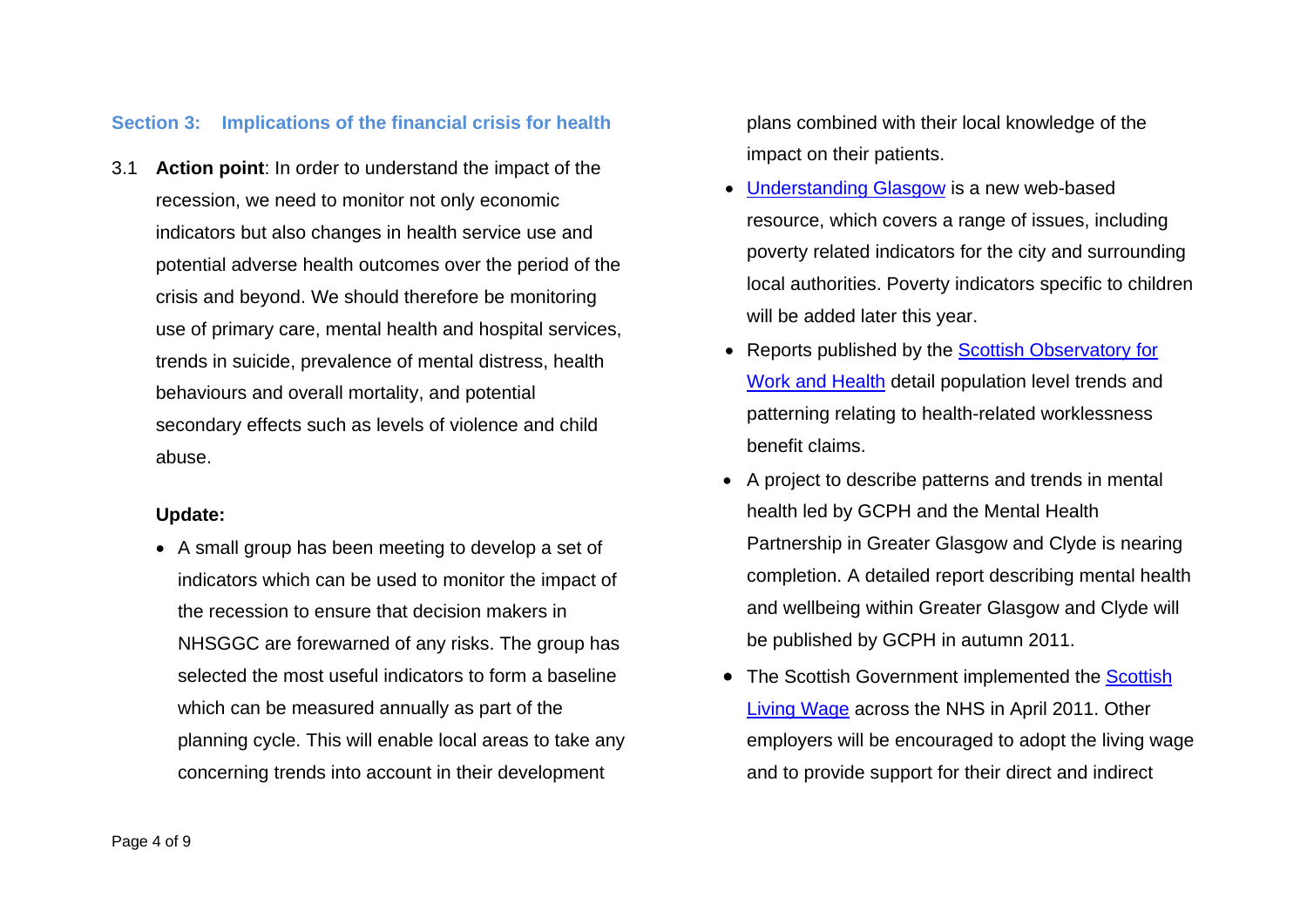employees to help mitigate the effects of the economic downturn.

• We are working with our partners on employment and financial inclusion for groups particularly affected by the current financial crisis. An example of this work is the Healthier, Wealthier Children pilot, which aims to reduce child poverty by helping families with money worries.

## **Section 4: The early years: the foundation for future health and wellbeing**

4.1 **Action point:** The evidence for parenting interventions is overwhelming. We can support parents much more effectively by widespread implementation of the agreed parenting programme for NHSGGC, [Triple P](http://glasgow.triplep-staypositive.net/). Core to the programme should be a strategy to engage parents fully in the process of delivery. There are opportunities to work with academic partners to establish a world-leading research group on parenting programmes and their effectiveness in a Scottish context.

## **Update:**

- Triple P is designed to improve the quality of parenting advice. Implemented as a joint programme in Glasgow City, it is now being rolled out to Renfrewshire Community Health Partnership.
- A Triple P for baby trial will be launched in autumn 2011. Forty practitioners have been trained to deliver an antenatal and postnatal parenting support programme to 160 couples with a control group of 160 receiving standard support. This is being led by the Department of Psychology at Caledonian University and Triple P international.
- Five groups have been delivered in HMP Barlinnie since November 2009. In total 25 fathers have taken part (21 completed the programme). From the 25 fathers who took part in the Triple P groups, 19 partners also took part.
- Since November 2009, 700 staff trained in different levels of Triple P and over 10,000 parents (including grandparents and other caregivers) have taken part in the programme. Most of these have been parents of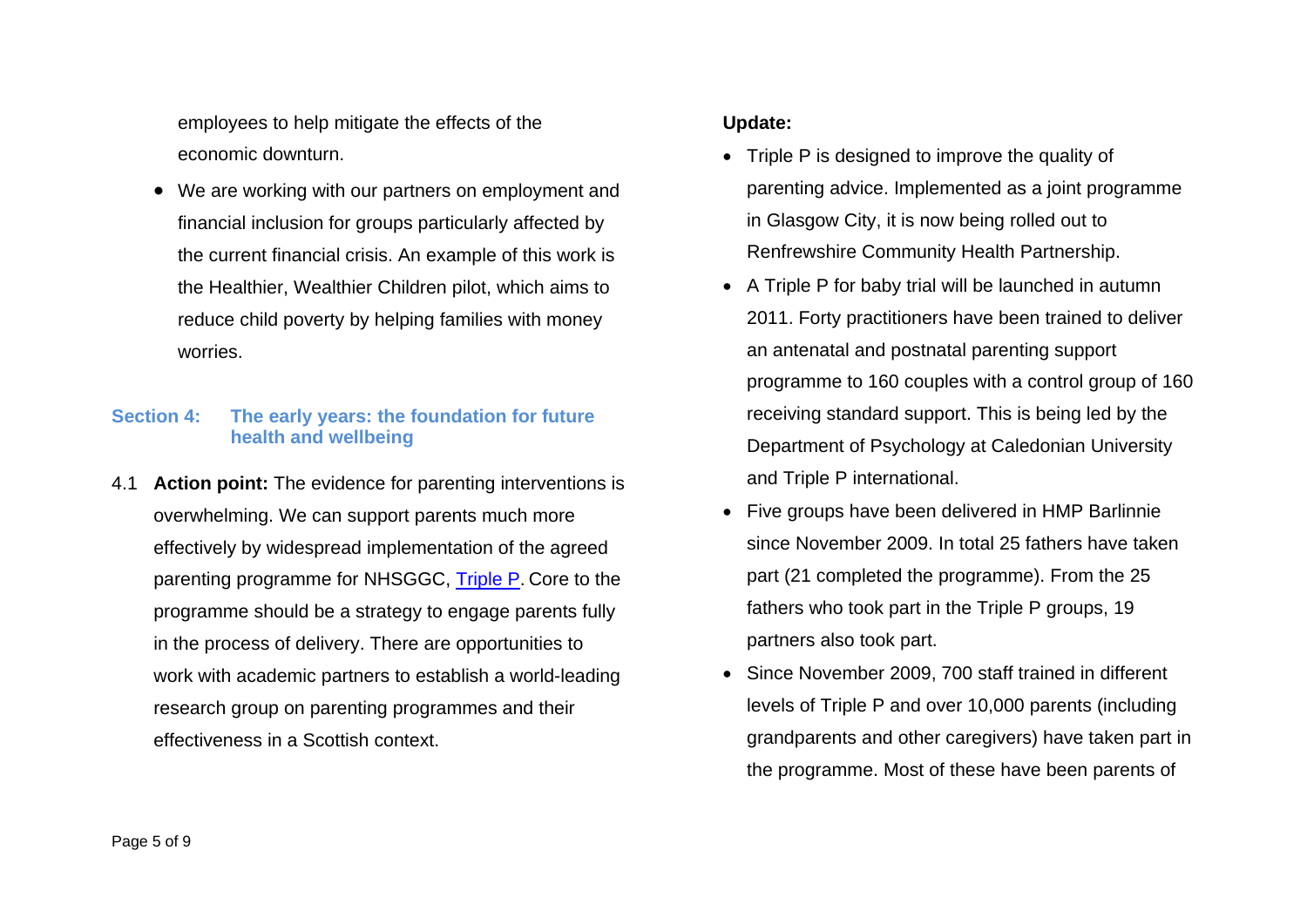children starting primary school in 2010 and 2011 attending Triple P seminars as part of school induction but there have also been hundreds of parents who have completed group Triple P or four session one-to-one interventions in primary care Triple P. Early indications from the evaluation show positive outcomes for parents, e.g., reduced anxiety, depression and stress after taking part in a group. We are continuing with our robust monitoring and evaluation process to make sure we provide the most effective, appropriate and timely parenting support across NHSGGC.

## **Section 5: The potential of preventative health programmes in improving wellbeing and preventing disease**

5.1 **Action point:** NHSGGC must start planning now for board-wide anticipatory care after the end of the Keep Well pilots. This planning must incorporate evidence from the project to identify and deliver the most appropriate practical actions for providing anticipatory

care services to those who remain unengaged with health services and are likely to be most in need.

#### **Update:**

- Now in its sixth year, the [Keep Well Programme](http://www.nhsggc.org.uk/content/default.asp?page=home_keepwell) has expanded to 89 practices across five CH(C)Ps. The focus of Keep Well has been broadened from cardiovascular disease (CVD) to the wider range of modifiable risk factors that can contribute to health inequalities in later adult life. The lower age limit has been reduced from 45 to 40. By March 2011, over 37,000 individuals had attended a Keep Well health check. The Keep Well secondary prevention programme in NHSGGC ended on 31st March 2010 and has now been replaced by the standard Coronary Heart Disease Local Enhanced Service. Since 1st April 2010, Keep Well in Inverclyde and West Dunbartonshire has focussed exclusively on people without established CVD in order to reduce the likelihood of the condition developing.
- The Scottish Government has asked us to mainstream Keep Well health checks from April 2012.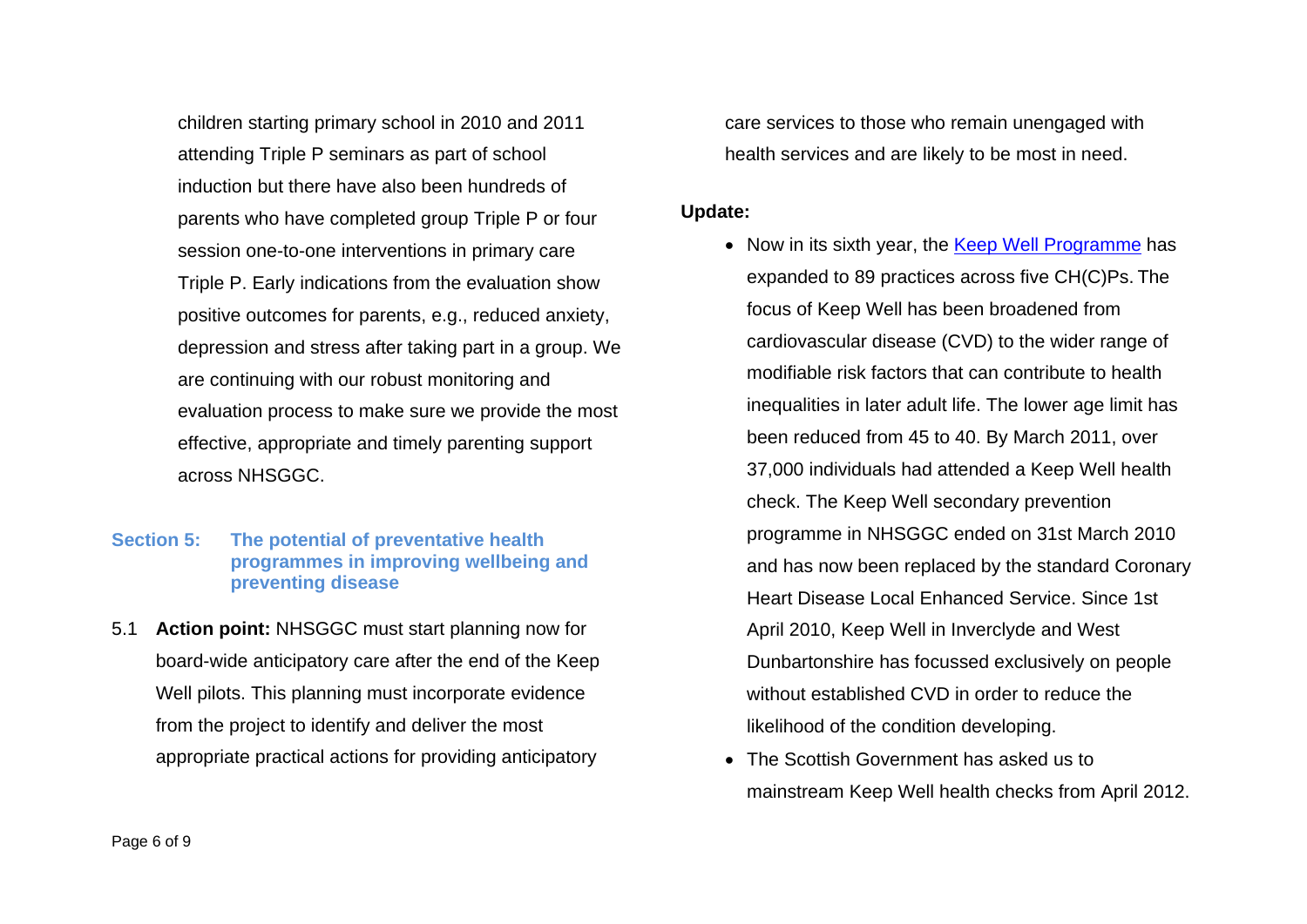To do this, we have established a new NHSGGC Anticipatory Care Planning Group, chaired by the Director of Public Health. The group's work was informed by a stakeholders' event in October 2010 to disseminate learning and evidence from the national and local evaluations of Keep Well.

5.2 **Action point**: An evidence-based debate is required on the appropriate balance between individual level cardiovascular risk reduction delivered through health checks and intensifying our current actions to create health promoting communities and environments.

 **Update:** The NSGGC Anticipatory Care Planning Group is developing a framework to guide the planning and prioritisation of the different elements of preventive healthcare. The framework is based on three principles:

- Focus on the factors that make the biggest contribution to our total burden of disease and to inequalities in health.
- Promote an integrated spectrum of prevention activities woven throughout all clinical care.
- Encourage prioritisation of activities, which offer the strongest evidence of effectiveness.
- 5.3 **Action point:** We must continue the process of learning from and continuously improving successful prevention programmes, including screening and vaccination, ensuring that their equity dimensions are actively monitored and appropriate action taken to deliver the programme in ways that reach those who are less likely to take part.

 **Update:** These reports detail our commitment to improving uptake and access to screening programmes: [NHSGGC Public Health Screening Annual Report 2010](http://library.nhsggc.org.uk/mediaAssets/Public%20Health%20Screening/PHSU%20Annual%20report%202009-2010%20final.pdf), [ISD Cancer screening](http://www.isdscotland.org/Health-Topics/Cancer/), and [ISD Immunisation by health](http://www.isdscotlandarchive.scot.nhs.uk/isd/3396.html)  [board](http://www.isdscotlandarchive.scot.nhs.uk/isd/3396.html).

## 5.4 **Miscellaneous updates on preventative health programmes**:

[NHSGGC Falls and Fracture Liaison Service](http://www.nhsggc.org.uk/content/default.asp?page=s1362_3): the number of admissions for hip fractures was reduced by 3.6% between 1998 and 2008. This compares with a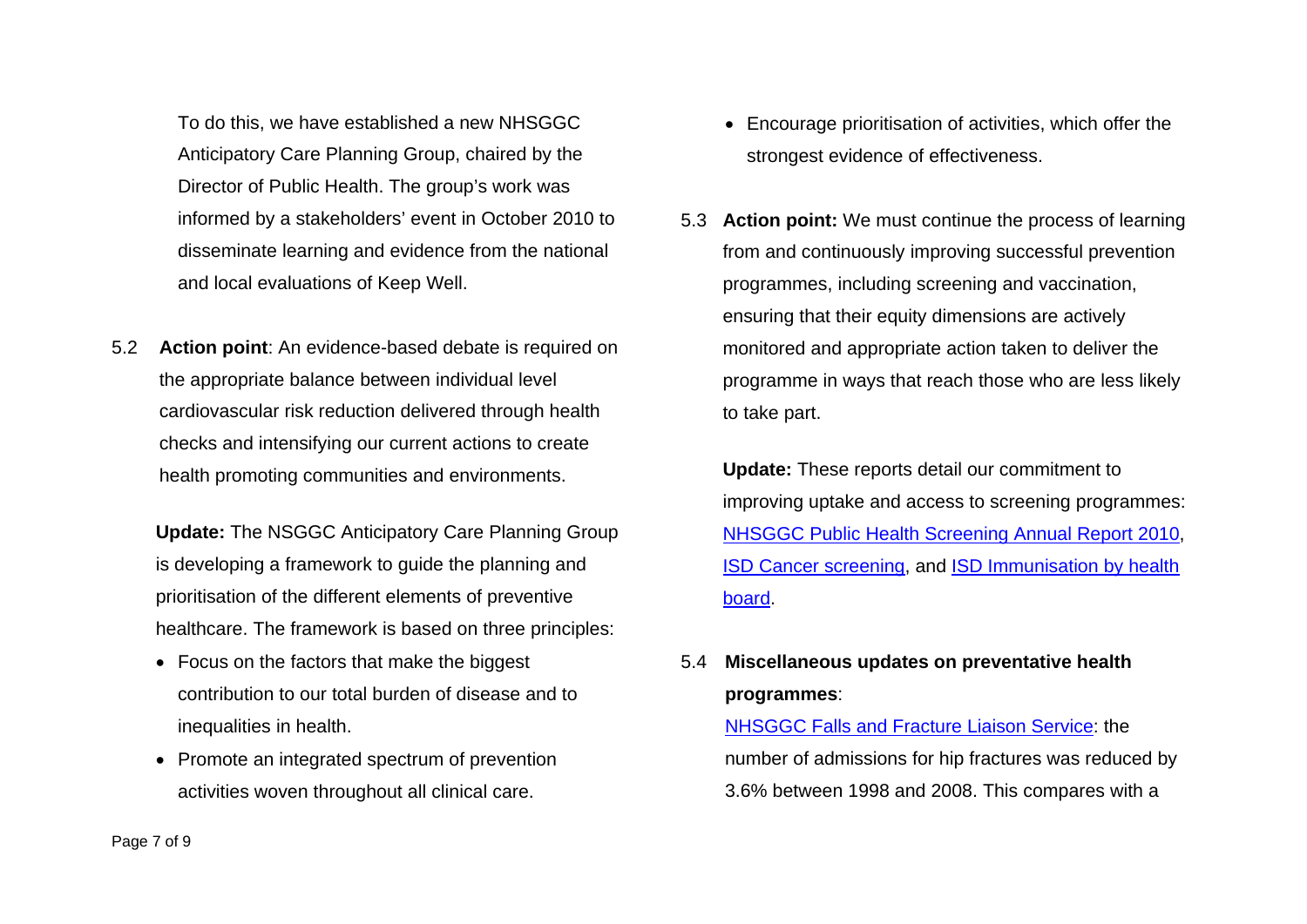5.1% increase across Scotland as a whole. Over the same period, there has been a 32% decrease in hospital admissions due to falls at home, a 27% reduction in falls in residential institutions, and almost a 40% reduction in falls in public spaces. The strategy has several strands: direct GP referrals for bone scans; clinical nurse specialist assessment and treatment advice for all fracture patients; a community falls prevention programme, which undertakes home assessment of falls risk factors and arranges home adaptations; and referral to other services as appropriate e.g. physiotherapy led exercise classes.

Smoking Cessation Services: for HEAT 6, the board's three-year target (1/4/08-31/3/11) was that 21,240 smokers should have stopped smoking, four weeks after their quit date. By the end of year two, there was a projected short fall of 15% in meeting the target. Service development measures were put in place to address this:

• Dual NRT therapy for four weeks made available to smokers fitting criteria

- Structured follow up: clients attending any stop smoking service who have relapsed, are invited by telephone to re-enter
- Communication with GPs to try to ensure all patients prescribed therapy for smoking cessation were linked into our services
- By the end of year 3, 25,455 smokers had stopped smoking four weeks from their quit date, a variance of 19.8% from the target

People living on low incomes have a lower success rate than those on higher ones. We introduced a dual therapy initiative for some patient groups to help reduce the inequalities in tobacco related mortality and morbidity. Evidence demonstrates that withdrawal is better managed with two products, compared with nicotine patches alone. There is variability in success rates across different CH(C)Ps, ranging from almost 23% below the 4 week quit target in the North Sector, Glasgow City CHP, compared with East Dunbartonshire, which superseded its target by 70% in 2010. The Tobacco Planning and Implementation Group are